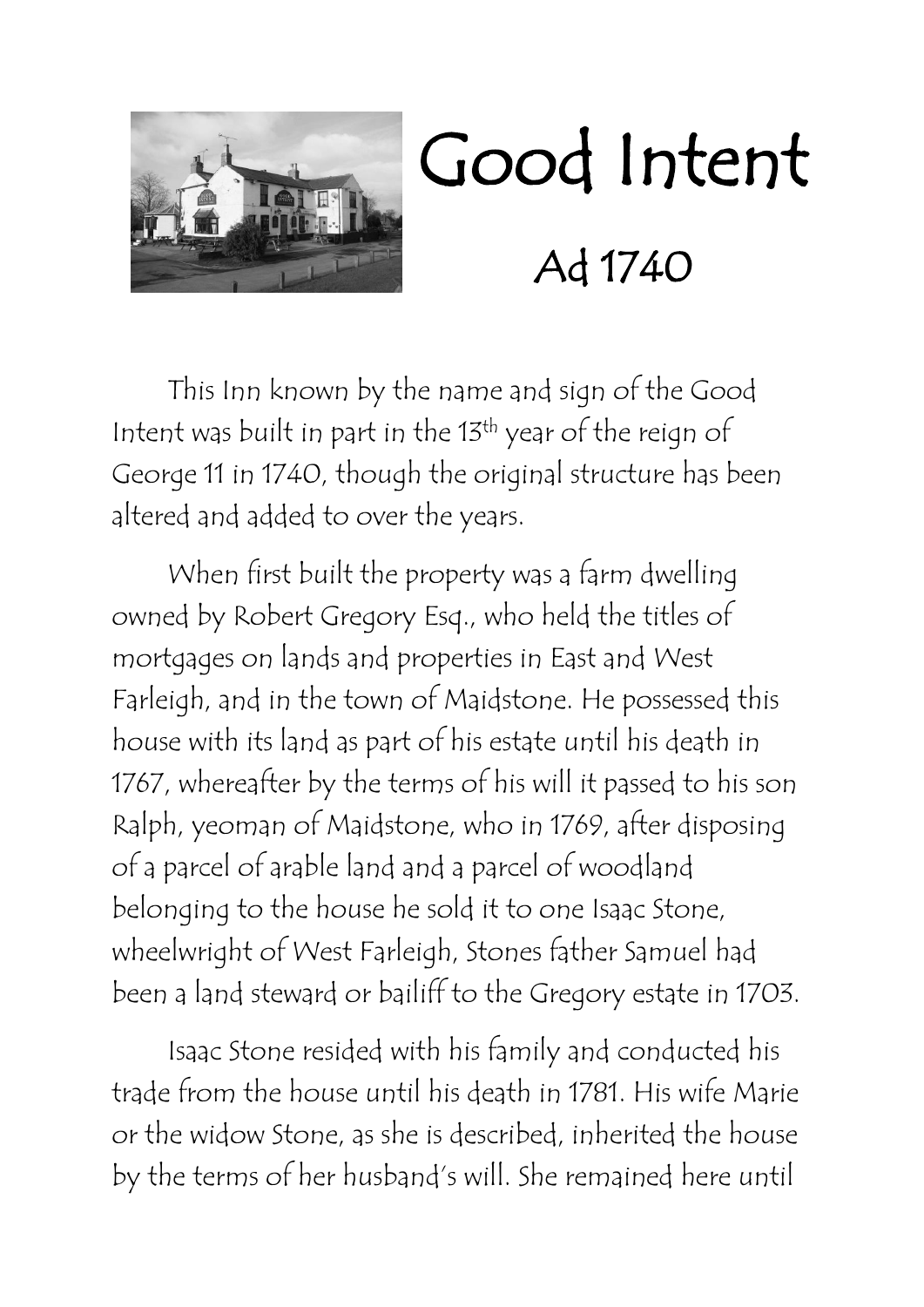1785, during which time she is recorded as a harness maker. In 1785 she sold the house and a tract of land totalling two and half acres to Benjamin Shadgett, a carpenter of Loose. He resided here with his family, a wife Ann and seven children until 1796. In that year he sold the house to his brother Stephen, a seed crusher and corn merchant of Loose.

In 1801, he applied for and was granted a licence to sell ales from the premises, which at this date bore no other title other than it was an ale house, at the green West Farleigh and that Stephen Shadgett, a seed crusher and corn merchant and now an ale retailer, was of that house and held its restrictive licence, He kept the house until 1820, and in that year sold it to Richard Elgar, a general dealer and beer retailer of East Farleigh. In 1823, he was fined 10 pounds for keeping and concealing certain pots or jugs of illegal measure. In the same year he was presented to Magistrates again and ordered that all his pots carry the County stamp upon them. He was fined 20 shillings on this occasion.

In 1827, Elgar sold the house to John Randall, a joiner and builder of Loose. He remained here until 1836, selling in that year to Thomas Larkin, beer retailer of Maidstone, he had owned a beer house in Stone Street, Maidstone. Two years after purchasing the house he registered it under the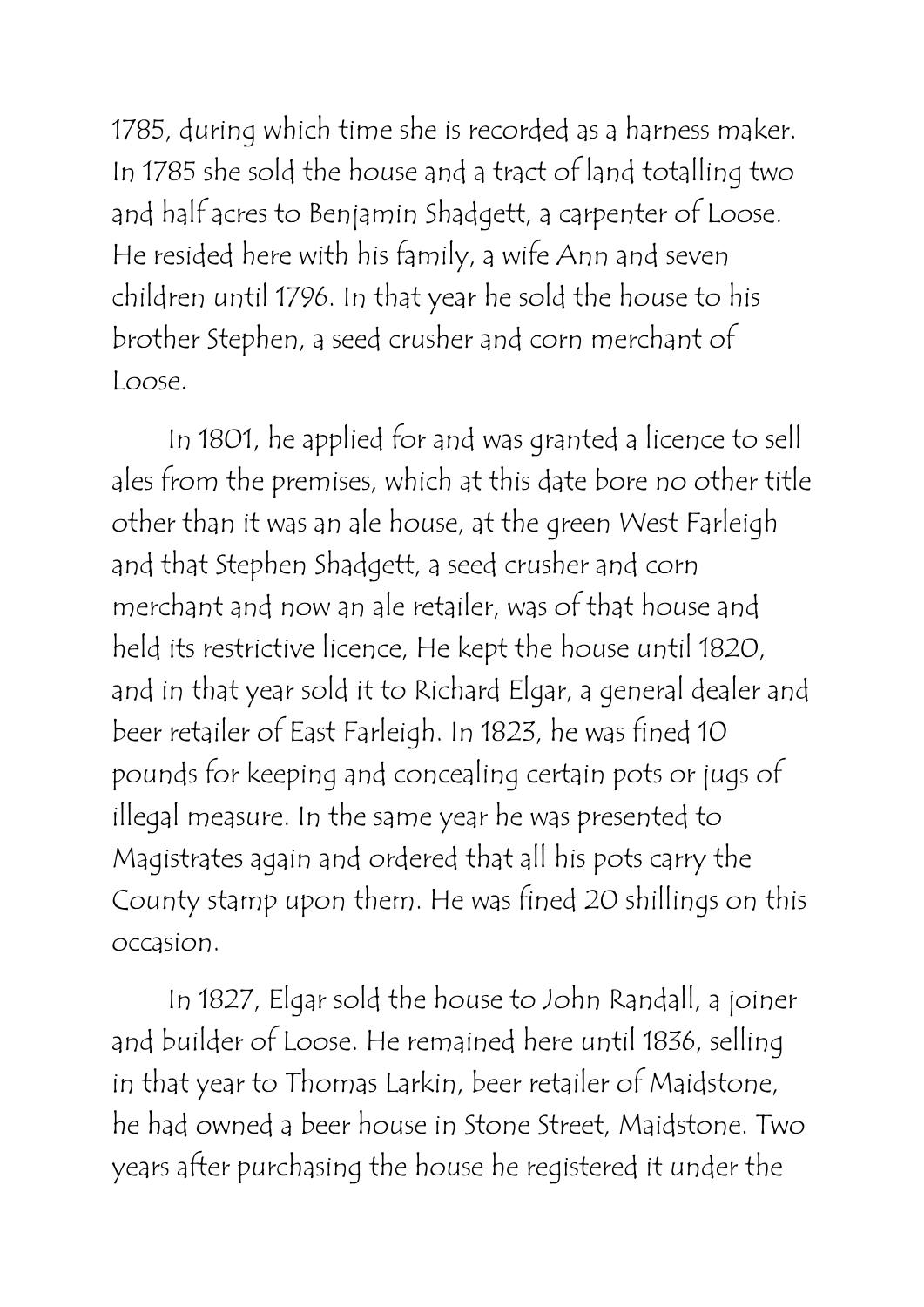title of the "Good Intent" the origin of which refers to a gun vessel of His Majesty's Fleet that was built at Sheerness in 1790. It was in action until 1793, when it was captured by the French off Corsica. It was recaptured by the British in the spring of 1794 and was in service until 1796, in which year it was badly damaged. After some measure of repair it again saw service, however in 1801, it was brought back to England and broken up.

Thomas Larkin kept the house until his death in 1845, whereafter his son Stephen took up the licence, staying until 1856, when in that year he sold it to Samuel Hickmott. His family owned the "Castle" in Week Street, Maidstone, the "Kings Arms" Boxley, and the "Wheatsheaf" in Loose Road, Maidstone. In 1866 he sold the "Good Intent" to Nicholas Paramour, beer retailer and saddler of Loose. He ran the house and operated a saddlery from it until 1878. In 1878 he sold the "Good Intent" to Alfred Leney, brewer of the Phoenix Brewery, Wateringbury. They in that year installed one Edward Boorman as keeper of the house, at an annual rent of 18 pounds. He kept the house and carried out a harness making business, from the premises until the year 1890, when he was succeeded by Robert Wright, beer retailer of Pudding Lane, Maidstone. He had kept a beer house there for many years. He kept the "Good Intent"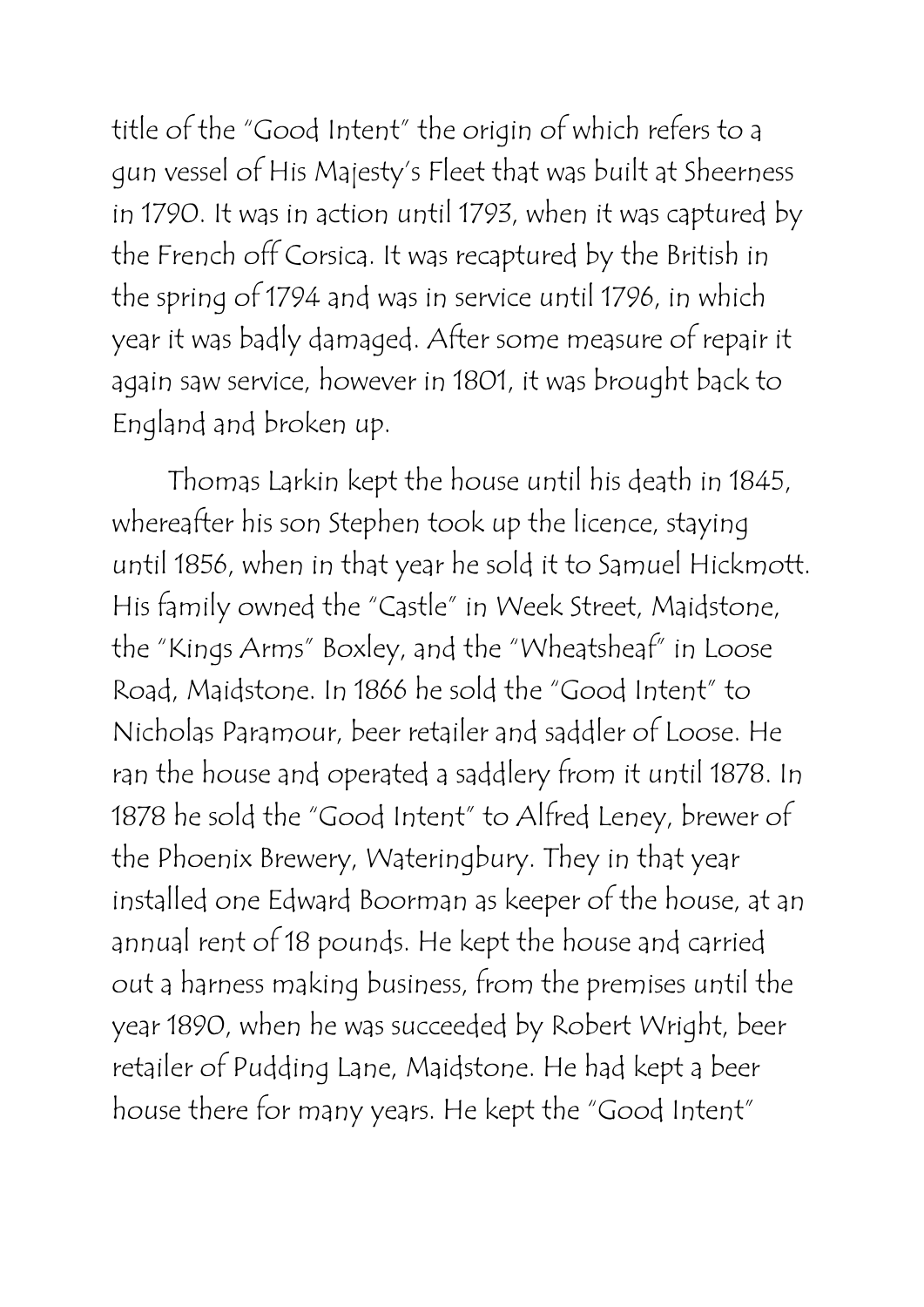until his death in 1898, whereafter his son Arthur was granted the tenancy and a transfer of licence.

Arthur Wright remained here until 1912, handing over in that year to Richard Fuller, beer retailer and carpenter of West Farleigh. He stayed in the house until 1918 and was succeeded by Ernest Cheeseman, beer retailer, builder, plasterer and decorator of West Farleigh. He remained here until 1932, when one Albert Leonard Pettitt took over, staying for many years to follow.

In 1949 the house was granted a full licence and shortly after, became a Whitbread House to be run by William Crittenden and his wife Molly who, with their family remained here for many years until 1985,



when Pat Donoghue took over the premises licence. He undertook a full refurbishment of the trade area of the "Good Intent" assisted by Whitbread Brewery. He remained at the house with his wife Diane and their daughter and two sons until transferring the remainder of their lease to Derrick Draper in 1996, a solicitor from London, who remained here for twelve years with his wife Linda and two of their four daughters. During this time the house was sold by Whitbread Brewery into a property company known as "Laurel "which after a brief period resold the property to Admiral Taverns.